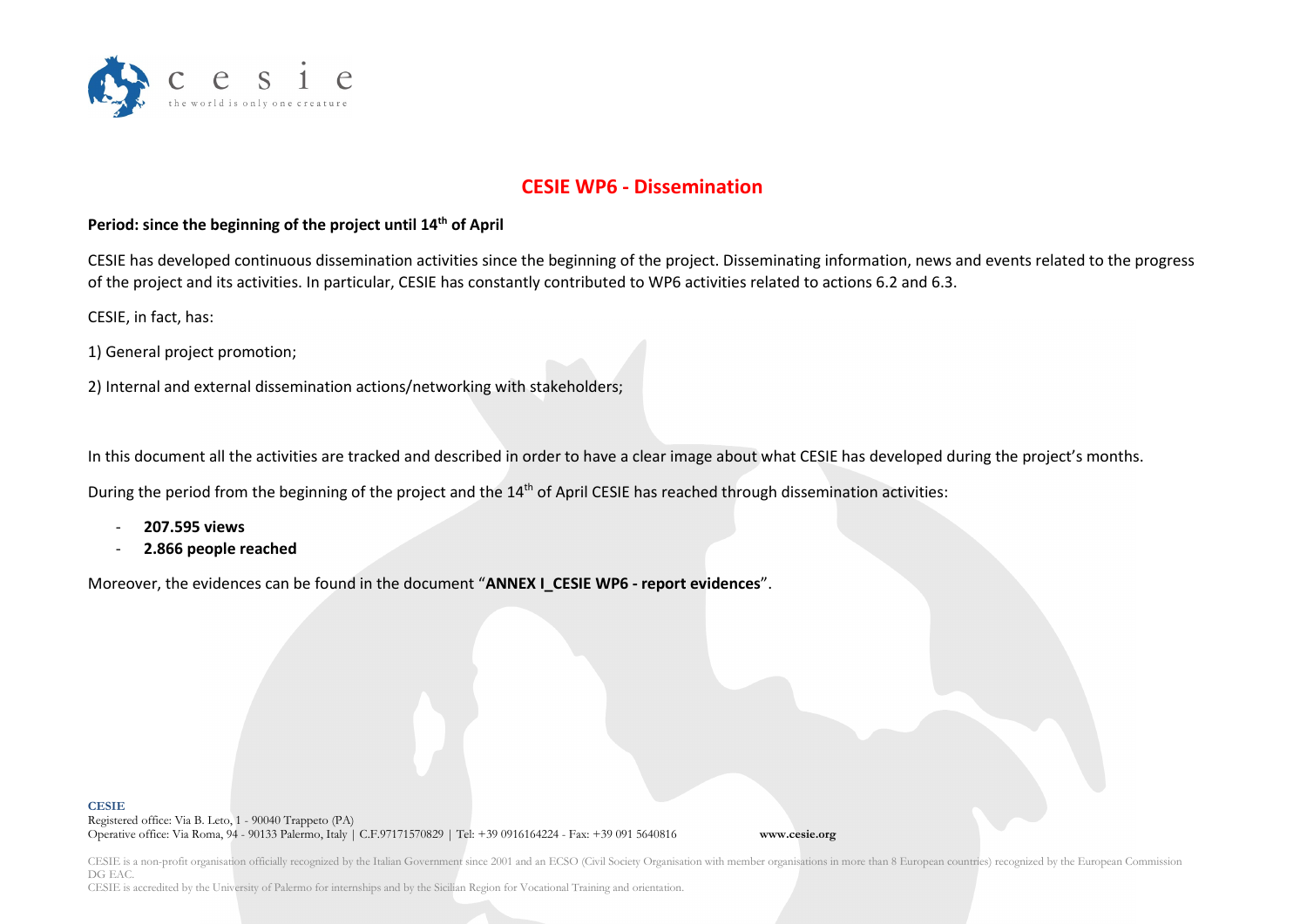

|              | <b>Partner   Type of material</b>                                                                                        | <b>DATE</b><br><b>ORDER</b> | <b>Source</b>                                                                            | People<br>reached &<br>views                                 |
|--------------|--------------------------------------------------------------------------------------------------------------------------|-----------------------------|------------------------------------------------------------------------------------------|--------------------------------------------------------------|
| <b>CESIE</b> | <b>PROJECT SHEET -</b><br>description of the<br>project                                                                  | 15 nov<br>2019              | In English and Italian<br>https://cesie.org/en/project/icu-rere/                         | 120558<br>views                                              |
| <b>CESIE</b> | <b>ARTICLE - Article</b><br>about ICU RERE<br>project.                                                                   | 19<br>mar<br>2020           | https://cesie.org/en/higher-education-and-research/rere-ehealth-research-<br>innovation/ | 81340 views                                                  |
| <b>CESIE</b> | <b>FACEBOOK POST</b><br>about the<br>presentation of the<br>project                                                      | 19<br>mar<br>2020           | https://www.facebook.com/cesie.ngo/posts/10163132308730557                               | 1390 people<br>reached                                       |
| <b>CESIE</b> | <b>FACEBOOK POST-</b><br>partner meeting                                                                                 | 9 sep<br>2020               | https://www.facebook.com/cesie.ngo/posts/10164107570785557                               | 569 people<br>reached                                        |
| <b>CESIE</b> | <b>ARTICLE - Article in</b><br>which ICU RERE<br>project has been<br>promoted on the<br>occasion of World<br>Health Day. | 7 apr<br>2021               | https://cesie.org/notizie/giornata-mondiale-salute-2021/ - Article<br>$\bullet$          | Article: 5477<br>views<br>Facebook:<br>233 people<br>reached |
|              |                                                                                                                          |                             |                                                                                          |                                                              |

Registered office: Via B. Leto, 1 - 90040 Trappeto (PA)

**CESIE**

Operative office: Via Roma, 94 - 90133 Palermo, Italy | C.F.97171570829 | Tel: +39 0916164224 - Fax: +39 091 5640816 **www.cesie.org**

CESIE is a non-profit organisation officially recognized by the Italian Government since 2001 and an ECSO (Civil Society Organisation with member organisations in more than 8 European countries) recognized by the European DG EAC.

CESIE is accredited by the University of Palermo for internships and by the Sicilian Region for Vocational Training and orientation.